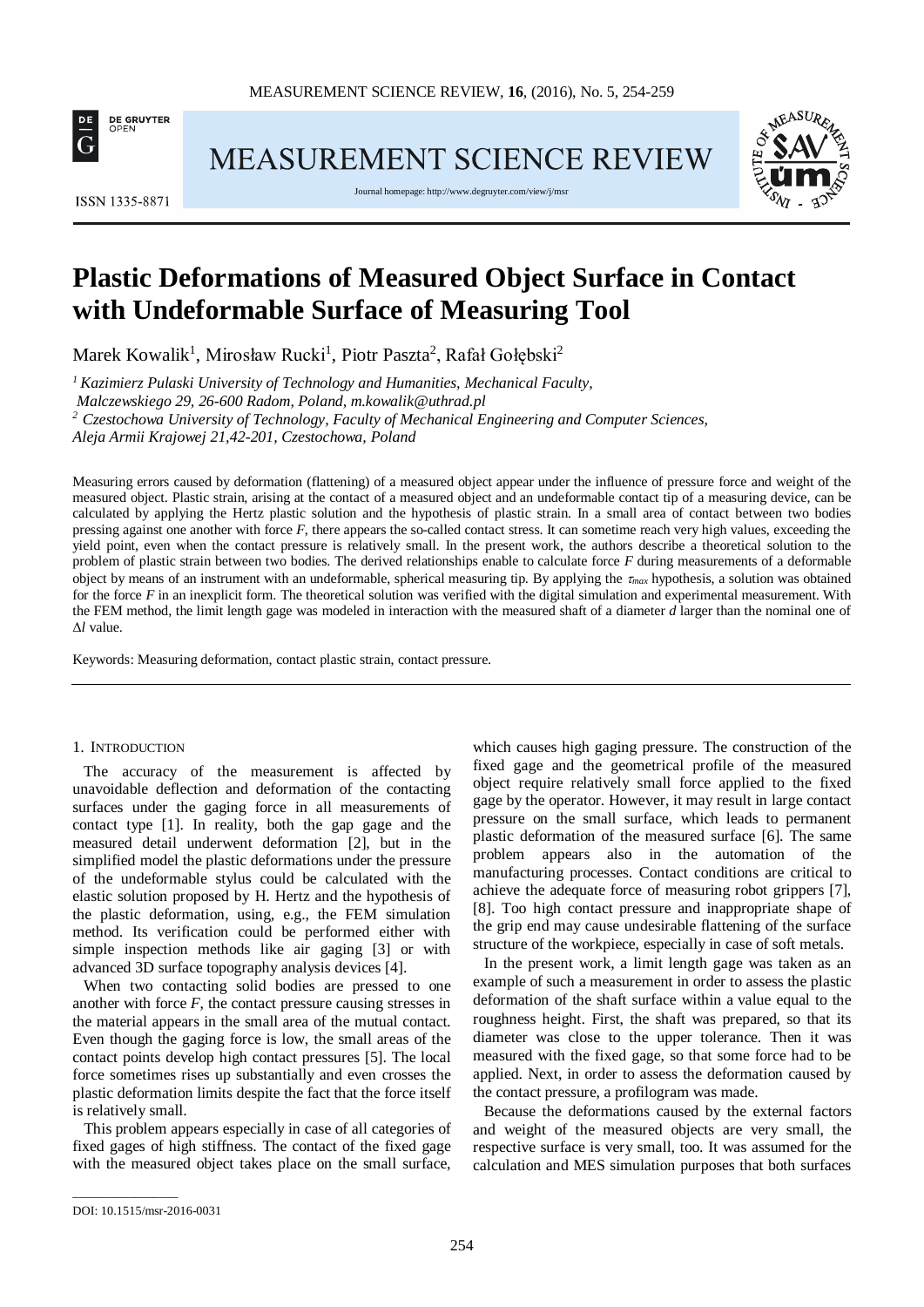and the body of the limit length gage are undeformable. In order to obtain clearly distinguishable results, the material of the measured shaft was chosen of lower strength. Harder materials of higher *Re* are suffering plastic deformation from the measurement force in smaller degree. On the other hand, harder material would cause substantial impact on the fixed gage, which would no more be considered undeformable. In the calculation example, the force was determined which would cause the plastic deformation of the measured shaft of a value 0.01 mm.

# 2. THE CONTACT PRESSURE CALCULATION

According to the theory proposed by H. Hertz, in two objects of regular profile curvature, the component stress along *z*-axis, for  $x = y = 0$  (Fig.1.) becomes the main one and can be calculated from the following formulae (1) [9].



Fig.1. Scheme of contact of two bodies with regular shapes, the squeezing force *F*, according to H. Hertz (general case).

$$
\sigma_r = \sigma_1 = \frac{1}{2}q \left[ \frac{2(1+\nu) \cdot z}{\sqrt{a^2 + z^2}} - (1+2\nu) - \left( \frac{z}{\sqrt{a^2 + z^2}} \right)^3 \right];
$$

$$
\sigma_z = \sigma_2 = q \left[ \left( \frac{z}{\sqrt{a^2 + z^2}} \right)^3 - 1 \right].
$$
 (1)

where  $\sigma_r$ ,  $\sigma_z$  – the radial and axial stresses corresponding with the main stresses  $\sigma_1$ ,  $\sigma_2$ ;  $v$  – Poisson's number,  $a$  – contact substitute radius according to Hertz, *q* – pressure according to Hertz.

In the contact area and the adjacent ones, there appears the 3D tension state. Thus, the pressure force calculations could be based on the respective strain hypotheses. The material of the measured object can receive the stresses of the values above the yield strength, which defines the plastic limit. It may be explained by the fact that in the pressured points, there is the strain state calculated for the three-axes squeeze. Hence, if the maximal stress *τmax* hypothesis (Coulomb-Tresca-Guest) [10], [11] is applied, the contact pressure *F* could be calculated as follows:

$$
\tau_{\text{max}} = \frac{\sigma_1 - \sigma_2}{2}.
$$
 (2)

After putting (1) to (2), it is received:

$$
\frac{\sigma_1 - \sigma_2}{2} = \frac{1}{2} q \left[ \frac{2(1+\nu) \cdot z}{\sqrt{a^2 + z^2}} - (1+2\nu) - \left( \frac{z}{\sqrt{a^2 + z^2}} \right)^3 - 2 \left( \frac{z}{\sqrt{a^2 + z^2}} \right)^3 + 2 \right] \tag{3}
$$

After proper transformations, the values  $\tau_{max} = 0.5 R_s$ ,

 $z = 2Rz_{\text{max}}$  and  $q = q_0 = \frac{3F}{2\pi a^2}$ , could be included into (3), where  $R_e$  – yield stress,  $Rz_{\text{max}}$  – maximal asperity height. Then the equation will take the following form:

$$
0.5R_s = \frac{3F}{2\pi a^2} \left[ -\frac{1+2\nu}{2} + (1+\nu)\frac{2R_{\max}}{\sqrt{a^2 + 4R_{\max}^2}} - \frac{3}{2} \left( \frac{2R_{\max}}{\sqrt{a^2 + 4R_{\max}^2}} \right)^3 + 1 \right] (3a)
$$

From here, the equation for the force *F* could be written as (4) below:

$$
F = \frac{\pi a^2 R_e}{3} \left[ -\frac{1+2\nu}{2} + (1+\nu) \frac{2Rz_{\text{max}}}{\sqrt{a^2 + 4Rz_{\text{max}}^2}} - \frac{3}{2} \left( \frac{2Rz_{\text{max}}}{\sqrt{a^2 + 4Rz_{\text{max}}^2}} \right)^3 + 1 \right].
$$
\n(4)

In the equation (4), *a* becomes the substitute semi-axis of the ellipse and the *b* semi-axis appears:  $a = \sqrt{a' \cdot b'}$ . It may be calculated as follows:

$$
a = \sqrt[3]{\frac{3(1 - v^2)F}{2E \cdot \sum_{(i)} k_i}},
$$
 (5)

where  $E -$ Young's modulus.

On the other hand, 
$$
\sum_{\{i\}} k_i = \sum_{i=1}^{n} k_i + \sum_{i=1}^{n} k_i
$$
, where  $k_p$ 

curvature of the measured object profile,  $k_k$  – curvature of the measurement stylus, so  $\sum_{(i)} k_i$  – the values of the

curvatures of the typical measurements described in detail, e.g., in [12]. The equation of implicit form is obtained,

because force  $F$  is determined by two equations: (4) and (5). The force may be calculated from them using the digital simulation, and for that purpose it was introduced to the numerical solution as the replacement of  $a = 2xRz_{\text{max}}$ , then

$$
\frac{2Rz_{\max}}{\sqrt{a^2 + 4Rz_{\max}^2}} = \frac{1}{\sqrt{1+x^2}}.
$$

After it is summed up

 $1 - \frac{1+2\nu}{2} = \frac{-1-2\nu+2}{2} = \frac{1-2\nu}{2}$ , then (4) for *F* will take the form:

$$
F = \frac{\pi a^2 R_e}{3} \left[ \frac{1 - 2\nu}{2} + (1 + \nu) \frac{1}{\sqrt{1 + x^2}} - \frac{3}{2} \left( \frac{1}{\sqrt{1 + x^2}} \right)^3 \right]^{-1} .
$$
 (6)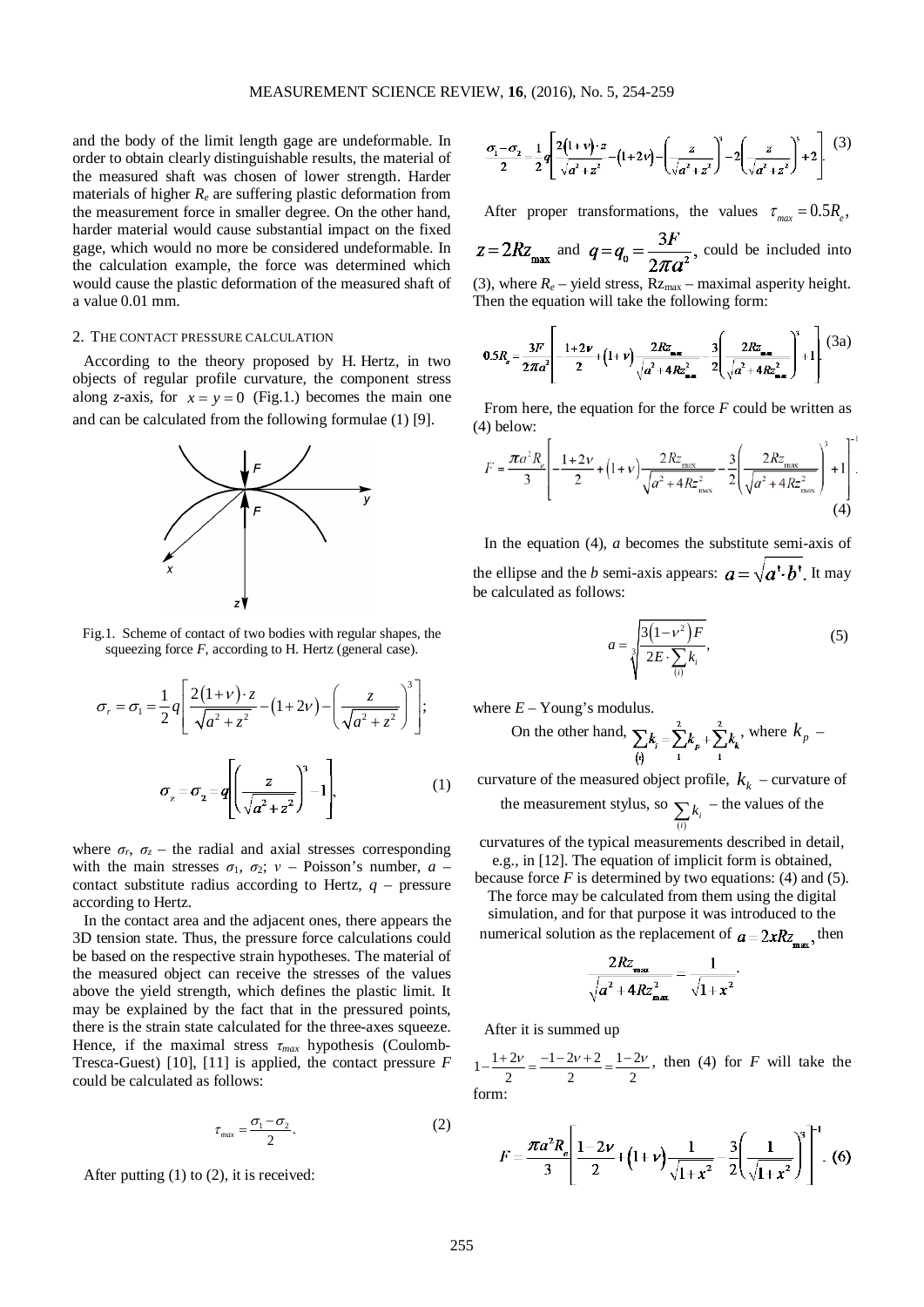Equation (5) may be transformed into the below form:

$$
a = \sqrt[3]{\frac{3(1-\nu)^2 F}{2E \cdot \sum_{(i)} k_i}} = \sqrt[3]{F} \cdot \sqrt[3]{\frac{3(1-\nu)^2}{2E \cdot \sum_{(i)} k_i}} = \sqrt[3]{F} \cdot A, \quad (7)
$$

where *A* may be assumed for the analyzed process as a known value, because *ν*, *E* and  $\sum_{(i)} k_i$  are unequivocally *i*

determined. When two formulae (6) and (7) are compared, it could be derived:

$$
F = \left(\frac{a}{A}\right)^3 = \frac{\pi a^2 R_e}{3} \left[ \frac{1 - 2\nu}{2} + (1 + \nu) \frac{1}{\sqrt{1 + x^2}} - \frac{3}{2} \left( \frac{1}{\sqrt{1 + x^2}} \right)^3 \right]^{-1}
$$

$$
\frac{1}{A^3} = \frac{\pi R_e}{3a} \left[ \frac{1 - 2\nu}{2} + (1 + \nu) \frac{1}{\sqrt{1 + x^2}} - \frac{3}{2} \left( \frac{1}{\sqrt{1 + x^2}} \right)^3 \right]^{-1}
$$

$$
\frac{1 - 2\nu}{2} + (1 + \nu) \frac{1}{\sqrt{1 + x^2}} - \frac{3}{2} \left( \frac{1}{\sqrt{1 + x^2}} \right)^3 = \frac{\pi R_e A^3}{3a}. (8)
$$

After summation and transformation of some parts, which is shown below, (8) could be rewritten [9]:

$$
\frac{\left(1+v\right)}{\sqrt{1+x^2}} - \frac{3}{2} \left(\frac{1}{\sqrt{1+x^2}}\right)^3 = \frac{2\left(1+v\right)\left(1+x^2\right) - 3}{2\left(\sqrt{1+x^2}\right)^3} = \frac{v-\frac{1}{2}+\left(1+v\right)x^2}{\left(1+x^2\right)^3};
$$
\n
$$
-\frac{1-2v}{2} = v-\frac{1}{2}.
$$
\n
$$
\frac{\pi R_e A^3}{3a} + \left(v-\frac{1}{2}\right) = \frac{\left(1+v\right)x^2 + v-\frac{1}{2}}{\left(1+x^2\right)^{\frac{3}{2}}}.
$$
\n(8a)

However, when  $a = 2xRz_{\text{max}}$ , then

$$
\frac{\pi R_{\epsilon} A^3}{6xRz_{\max}} + \left(\nu - \frac{1}{2}\right) = \frac{\left(1+\nu\right)x^2 + \nu - \frac{1}{2}}{\left(1+x^2\right)^{\frac{3}{2}}}.
$$

Multiplying by  $x$ , the result is

$$
\frac{\pi R_e A^3}{6R z_{\max}} + \left(\nu - \frac{1}{2}\right) x = \frac{\left(1 + \nu\right) x^2 + \nu - \frac{1}{2}}{\left(1 + x^2\right)^{\frac{3}{2}}} x.
$$
 (8b)

Assuming  $B = \frac{\pi R_e A^3}{R z_{\text{max}}}$  and squaring both sides of the

equation, (8b) becomes the polynomial of  $8<sup>th</sup>$  degree.

Because the parameter  $B$  is determined unequivocally with known values of *Re*, *ν*, *E* and  $\sum_{(i)} k_i$  as well as the given

roughness value *Rz*max, the value *x* can be calculated:

$$
\left[B+\left(\nu-\frac{1}{2}\right)x\right]^2\left(1+x^2\right)^3=\left[\left(1+\nu\right)x^2+\nu-\frac{1}{2}\right]^2x^2.\quad(9)
$$

With the available computer program (e.g., Mathematica, Derive, etc.), the variable  $x$  could be calculated from  $(9)$ , choosing the correct square root from the solutions. When the appropriate *x* is ascribed to the given roughness  $Rz_{\text{max}}$ , the pressure force can be calculated, which causes the plastic deformation in the roughness dimensions during the measurement:

$$
F = \left(\frac{a}{A}\right)^3 = \left(\frac{Rz_{\text{max}} \cdot 2x}{A}\right)^3. \tag{10}
$$

This way, the pressure force *F* value was found, which caused the permanent deformation of the measured object in the contact area with the undeformable surface of the fixed gage. The parameter *A*, which appears in (10) is dependent on the Poisson's number, Young's modulus and the values of the contacting surface curvatures. The material properties described by (6) and (7) are rather implicit ones, but the parameter *A* could be derived as a simple function.

#### 3. CALCULATION EXAMPLE

Fig.2. presents the scheme of two objects' contact during the measurement of the shaft diameter *d* with the limit length gage. The pressure force *F* should be calculated, and the force *Q* applied to the gage. The values were:  $d = 50$ mm;  $R_{Z_{\text{max}}} = 0.01 \text{ mm}$ ;  $R_e = 300 \text{ MPa}$ ;  $E = 2.1 \cdot 10^5 \text{ MPa}$ ;  $v = 0.3$ .

The pressure force  $F$  is calculated form the formula  $(10)$ with previous calculation of *x* from the polynomial (9). Then *A* and *B* are calculated from the below equations:

$$
B = \frac{\pi R_e A^3}{6Rz_{\text{max}}}, \text{ where } A = \sqrt[3]{\frac{3(1-\nu)^2}{2E \cdot \sum_{(i)} k_i}}.
$$

After the values are introduced, it is calculated as follows:

$$
B = \frac{\pi R_s}{6Rz_{\text{max}}} \cdot \frac{3(1-\nu)^2}{2E \cdot \sum k_i} = \frac{\pi \cdot 300}{8 \cdot 0.01} \cdot \frac{0.7^2 \cdot 50}{2.1 \cdot 10^5} = \frac{\pi \cdot 2.45 \cdot 3 \cdot 10^5}{1.68 \cdot 10^5} = \frac{23.8}{16.8} = 1.37375 \approx 1.4.
$$
  

$$
A^3 = \frac{3}{2} \cdot \frac{(1-\nu)^2}{E \cdot \sum_{(i)} k_i} = \frac{3}{2} \cdot \frac{0.7^2 50}{2.1 \cdot 10^5} = 1.75 \cdot 10^{-4}.
$$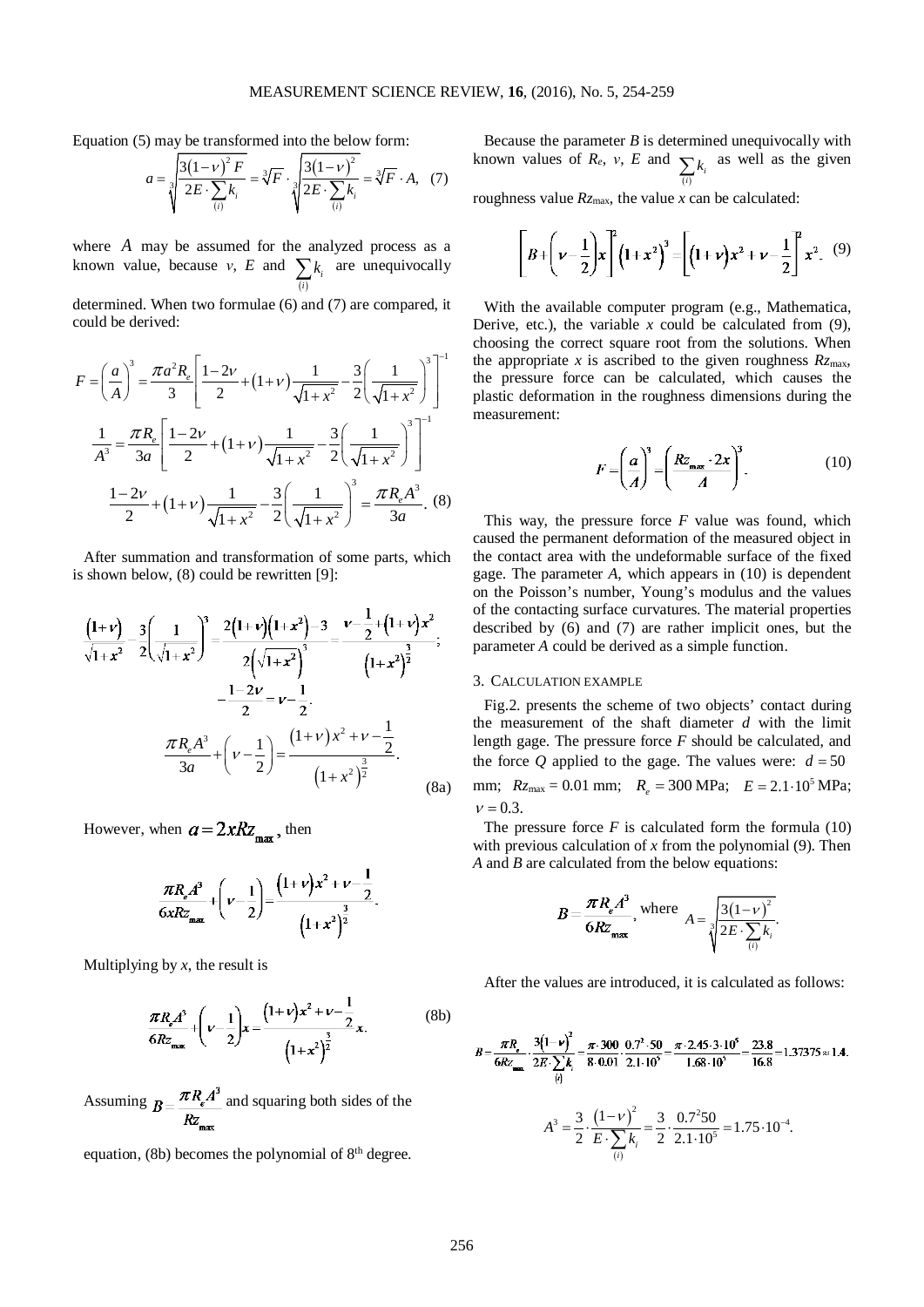Then the polynomial takes the following form:

$$
{(1.4+0.2x)}^{2} (1+x^2)^3 = (1.3x^2+0.2)^2 \cdot x^2
$$
  

$$
(7+x)^2 (1+x^2)^3 - (7.5x^2+1)^2 \cdot x^2 = 0.
$$

Then, from the computer solution the approximated positive square roots are obtained  $x \in \{0, 9, 4, 9, 6, 2, 7\}.$ Putting the largest value  $x = 9$  to the *F* formula, it is obtained:

$$
F = \left(\frac{x \cdot 2Rz_{\text{max}}}{A}\right)^3 = \frac{\left(9 \cdot 2 \cdot 0.01\right)^3}{1.75 \cdot 10^{-4}} = 33.3 \text{ N}.
$$

From Fig.2., the relation between the forces *Q* and *F* is as follows:

$$
Q = 2Ftg(\alpha + \rho) = 33.3 \cdot 2tg(11^{\circ}19' + 1^{\circ}36') \approx 16 \text{ N},
$$

where  $\alpha$  – the sliding angle and  $\rho$  – the friction angle, both dependent on the shaft dimensions and its deformation during the measurement.

It should be noted that the obtained result confirms quite reasonably the theoretic solution of the formula (10) giving the *F* force as dependent on the deformation of the measured object.



Fig.2. Limit length gage in contact with a shaft of diameter larger than *d* with  $\Delta l$ :  $Q$  – the operator's force;  $T$  – the friction force;  $\overline{F}$  – the force normal to the surface of the gage surface;  $\rho$  – the friction angle;  $\alpha$  – the sliding angle.

The simulations were performed in the system Ansys Workbench 14.0, using the module "static structural." The geometry model was built with Solid Edge ST5, considering the actual diameter of the shaft  $d = 50$  mm. The deformation condition was assumed to be 3-dimensional. The grid was made out of 4-sided elements for overall dimensions of the

grid 0.5 mm [13]. Then the grid density was increased in the contact area using the tool "sphere of influence" with the cell dimensions of 0.01 mm. Then the conditions of the contact were set as follows: the contact surfaces and the body of the gage were assumed as undeformable (Rigid body – Ansys), friction between the elements was assumed negligibly small (the appropriate tool was used which was "friction less support" – Ansys). The standard elastic and plastic model of the matter was taken like in the papers [14], [15] from the Ansys library for "structural steel." In the simulation, we assumed an elasto-plastic model of material with nonlinear work hardening described by the Ludwik-Hollomon exponential equation  $\sigma = C\varepsilon^n$ , where  $C$  – workhardening coefficient, *n* – work-hardening exponent. This relationship is commonly used in simulation programs of the processes of cold plastic working, and it proves sufficiently accurate. For the simulation, the exponent  $n = 0.15$  was chosen. The other data were assumed the same as in theoretical calculations:

$$
R_e = 300
$$
 MPa;  $E = 2.1 \cdot 10^5$  MPa;  $v = 0.3$ .

In Fig.3. the results of measured surface deformation with undeformable limit length gage simulation are presented. In the contact area, the stresses cross the plasticity limits and cause the plastic deformation. Fig.4. presents the results of the overall deformation simulations in the contact area between the gage and the shaft surface.



Fig.3. Diagram of the material deflection during the measurement of the shaft *d*=50 mm with the limit length gage, calculated against criteria of maximal reduced strain proposed by Huber – Mises – Hencky.



Fig.4. Diagram of the material deflection in the contact area of the gage surface with the shaft, calculated against criteria of maximal reduced strain proposed by Huber – Mises – Hencky.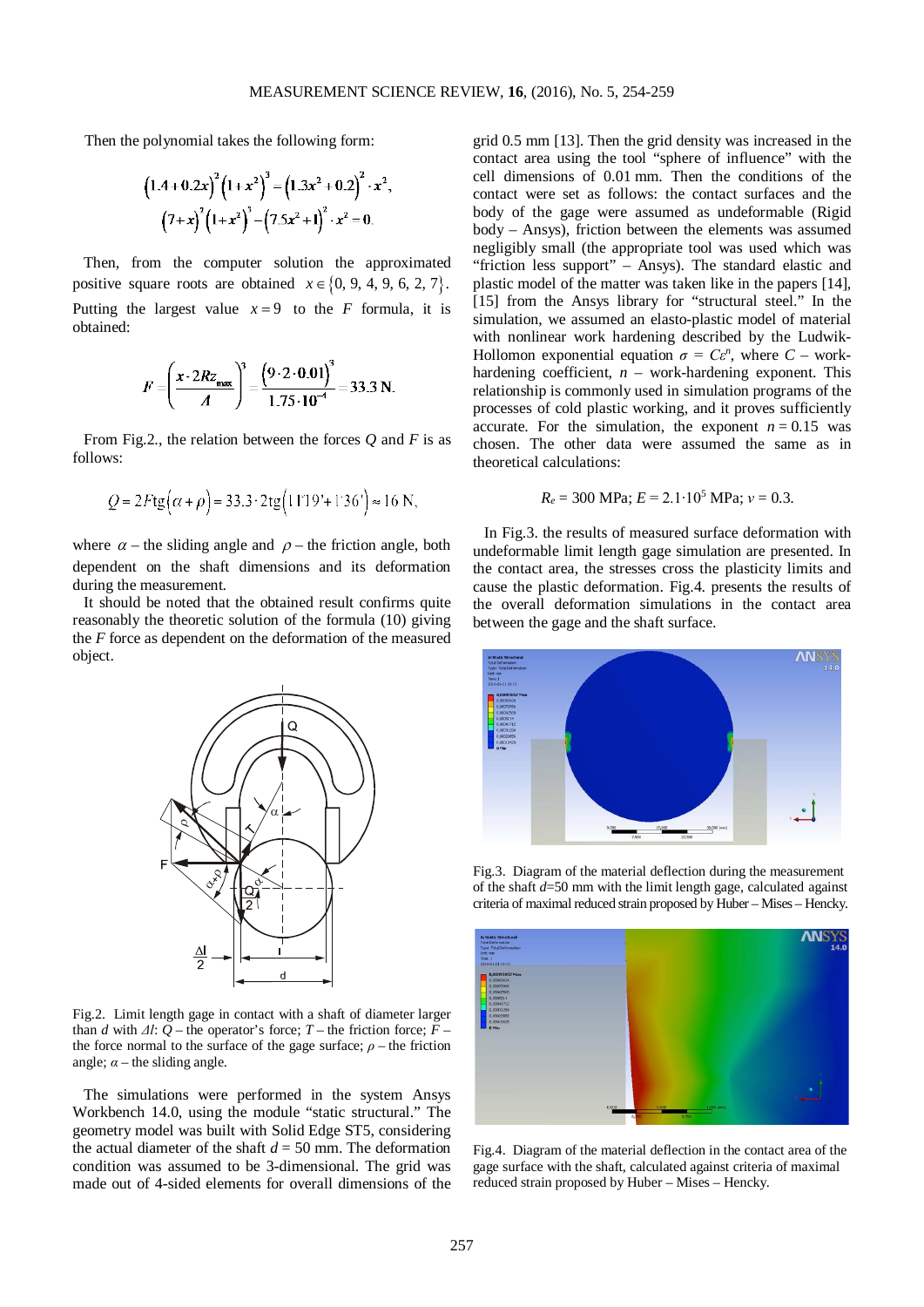For the same data concerning the material, the simulation analysis was performed for the shaft diameters 10÷50 mm forcing them into the undeformable bounds that were 0.01 mm smaller than the diameter of the examined shaft. Such conditions correspond with the reality when the measured shaft slightly crosses the upper tolerances. In all simulated cases, some plastic deformation took place in the contact area. Fig.5. presents the graph with the deformation values. It is seen that the deformation is almost the same for any simulated diameter. It could be explained considering that the deformation took place in a very small surface area, so the shaft diameter has negligible impact on its value.



Fig.5. FEM simulation results for the deformed shafts of diameters 10÷50 mm.

There is no need to analyze the trend revealed in Fig.5. between 0.004 and 0.005 mm of the deformation depth. For the measuring task performed by the fixed gage, meant to check the dimension within the assumed tolerances, the resolution below 1 μm is not required.

## 4. EXPERIMENTAL VERIFICATION

To correlate the simulation results with the real deformation caused by the limit length gage, the following experiment was performed. The series of shafts were made out of steel with plasticity *Re*=300 MPa, like in the case of FEM simulations, roughness *Ra=*3.47 µm and *Ra* =6.47 µm. The diameter of the shaft was made  $50.010 \pm 0.002$  mm compared to the 50±0.001 mm dimension of the limit length gage. Next, the shaft was manually put into the gage. In the contact area, there appeared the reflecting imprint indicating plastic deformation of the surface layer. In Fig.6. there is a photograph, where the contact zone is visibly different from the rest of the shaft surface. The plastic deformation caused by measurement looks distinguishably brighter. The depth of the contact zone (ca.  $5 \mu m$ ) related to the rest of the undeformed shaft surface is clearly seen in the profilograms in Fig.7.

It was assumed that neither in-depth analysis of the 3D topography characteristics was required, nor its impact on the roughness parameters [16]. To assess the depth of deformation, the measurement was made with the profilometer. The vertical zoom was set  $\times$ 1000 because the deformation of several micrometers was expected. The horizontal zoom was set  $\times$ 5 in order to distinguish the width of the limit length gage (9 mm). The examples of the obtained profilograms are presented in Fig.7. The mean distances between asperities are the result of the machining technology, especially feed and the cutting edge geometry. Form the profiles it is seen that these values are ca. 0.3 mm (Fig.7.a) and 0.1 mm (Fig.7.b).



Fig.6. The photograph of the surface after the experiment (zoom ×7).



Fig.7. Profilograms of the deformed surface: a) the area of the formed peaks of the surface *Ra=*6.47 µm; b) the area of the surface *Ra=*3.47 µm.

In Fig.7. the lines corresponding with the peaks of the roughness and the ones corresponding with the peaks in the deformed area were added. It is clearly seen that the measuring force caused the distinguishable and measurable deformation in the 9 mm long contact zone. In case of roughness, both *Ra=*3.47 µm and *Ra=*6.47 µm, the depth of deformation was ca. 5÷10 µm. Those deformations were the effect of the typical inspection made by the operator, with no additional force applied or even specific resistance noted by the operator.

The experimental results were very similar to the ones obtained by the FEM simulation. They confirmed that the deformation depth does not depend on the diameter of the measured shaft, and it takes place only in the surface area of asperities.